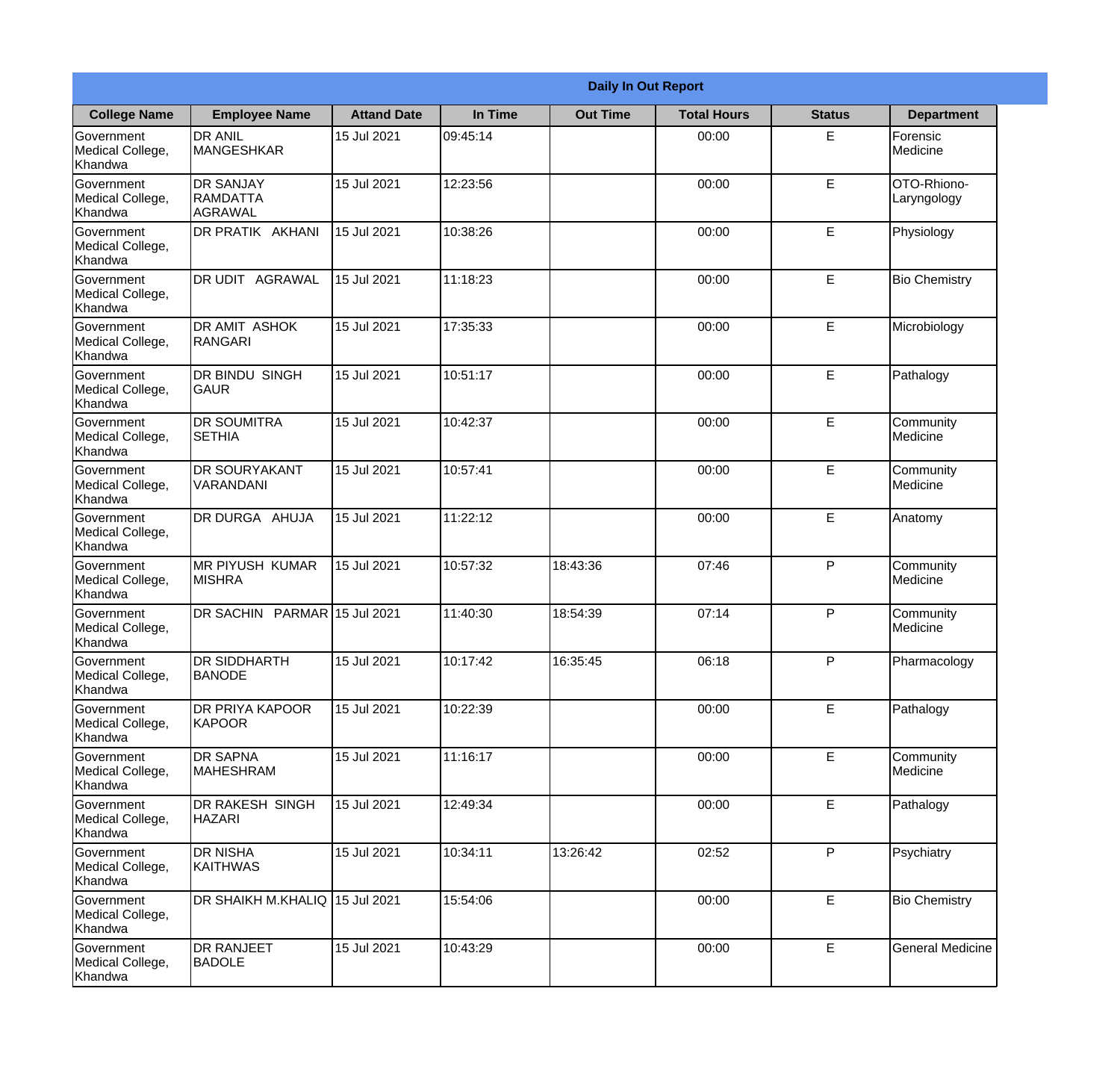| <b>Designation</b>                  | <b>Category</b>     |
|-------------------------------------|---------------------|
| <b>Assistant Professor</b>          | Para Clinical       |
| Professor                           | Clinical            |
| Assistant Professor   Non Clinical  |                     |
| Associate Professor Non Clinical    |                     |
| Professor                           | Para Clinical       |
| Associate Professor Para Clinical   |                     |
| Assistant Professor   Para Clinical |                     |
| Demonstrator/Tutor   Para Clinical  |                     |
| Demonstrator/Tutor   Non Clinical   |                     |
| Statistician                        | Para Clinical       |
| <b>Assistant Professor</b>          | Para Clinical       |
| Associate Professor Para Clinical   |                     |
| Demonstrator/Tutor   Para Clinical  |                     |
| Associate Professor   Para Clinical |                     |
| Professor                           | Para Clinical       |
| <b>Assistant Professor</b>          | Clinical            |
| Professor                           | <b>Non Clinical</b> |
| <b>Assistant Professor</b>          | <b>Clinical</b>     |

## **Daily In Out Report**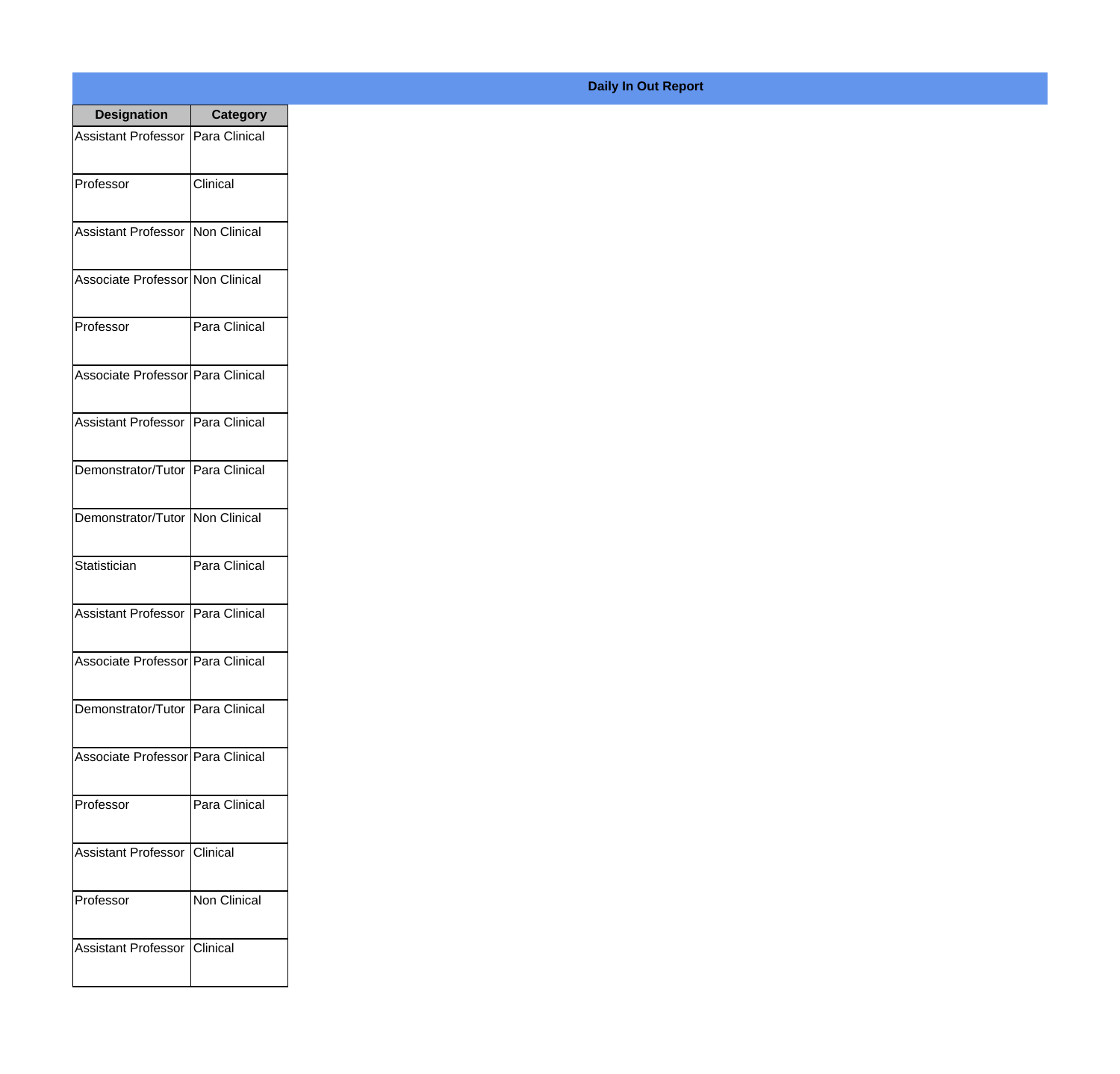|                                                  |                                                              |             |          |          | <b>Daily In Out Report</b> |    |                                |
|--------------------------------------------------|--------------------------------------------------------------|-------------|----------|----------|----------------------------|----|--------------------------------|
| Government<br>Medical College,<br>Khandwa        | <b>DR ASHOK</b><br><b>BHAUSAHEB NAJAN</b>                    | 15 Jul 2021 | 10:55:10 |          | 00:00                      | E  | Forensic<br><b>I</b> Medicine  |
| <b>Sovernment</b><br>Medical College,<br>Khandwa | <b>DR NITESHKUMAR</b><br><b>KISHORILAL</b><br><b>RATHORE</b> | 15 Jul 2021 | 10:52:52 | 17:37:12 | 06:45                      | P  | Pharmacology                   |
| Government<br>Medical College,<br>Khandwa        | <b>DR PRIYESH</b><br>IMARSKOLE                               | 15 Jul 2021 | 11:44:13 | 16:37:33 | 04:53                      | P  | Community<br><b>I</b> Medicine |
| Government<br>Medical College,<br>Khandwa        | <b>DR PRIYESH</b><br><b>MARSKOLE</b>                         | 15 Jul 2021 | 16:37:48 |          | 04:53                      | P  | Community<br><b>I</b> Medicine |
| Government<br>Medical College,<br>Khandwa        | <b>DR SANGEETA</b><br><b>CHINCHOLE</b>                       | 15 Jul 2021 | 11:05:13 |          | 00:00                      | E  | Physiology                     |
| Government<br>Medical College,<br>Khandwa        | <b>DR SATISH</b><br><b>CHANDEL</b>                           | 15 Jul 2021 | 11:42:49 |          | 00:00                      | E. | Pharmacology                   |
| Government<br>Medical College,<br>Khandwa        | <b>DR MUKTESHWARI</b><br><b>GUPTA</b>                        | 15 Jul 2021 | 11:39:03 | 18:15:04 | 06:36                      | P  | Pharmacology                   |
| Government<br>Medical College,<br>Khandwa        | <b>DR PURTI AGARWAL</b><br>SAINI                             | 15 Jul 2021 | 10:48:35 |          | 00:00                      | E  | Pathalogy                      |
| Government<br>Medical College,<br>Khandwa        | DR YASHPAL RAY                                               | 15 Jul 2021 | 12:18:15 |          | 00:00                      | E  | Anatomy                        |
| Government<br>Medical College,<br>Khandwa        | RENU WAGHMARE                                                | 15 Jul 2021 | 18:01:17 |          | 00:00                      | E  | Community<br>Medicine          |